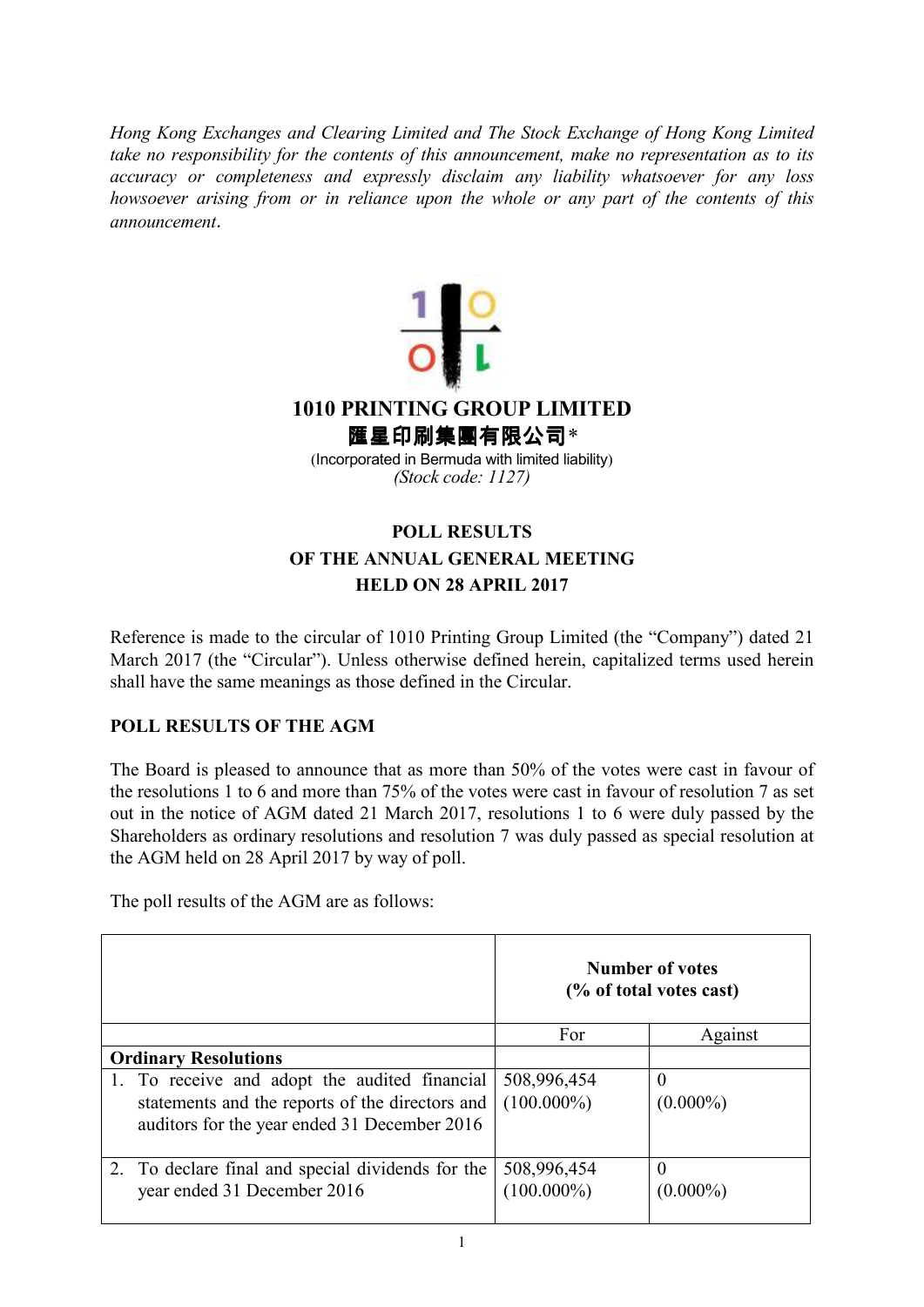| $3(A)$ To re-elect directors:                        |               |                |
|------------------------------------------------------|---------------|----------------|
| (i) to re-elect Mr. Lau Chuk Kin as                  | 477,292,774   | 31,703,680     |
| executive director                                   | $(93.771\%)$  | (6.229%)       |
|                                                      |               |                |
| (ii) to re-elect Mr. Chu Chun Wan as                 | 477,450,954   | 31,545,500     |
| executive director                                   | $(93.802\%)$  | $(6.198\%)$    |
|                                                      |               |                |
| (iii) to re-elect Mr. Guo Junsheng as non-           | 477,450,954   | 31,545,500     |
| executive director                                   | $(93.802\%)$  | $(6.198\%)$    |
|                                                      |               |                |
| (iv) to re-elect Prof. Lee Hau Leung as              | 508,996,454   | $\Omega$       |
| independent non-executive director                   | $(100.000\%)$ | $(0.000\%)$    |
|                                                      |               |                |
| 3(B) To authorise the board of directors to fix the  | 393,981,838   | 83,469,116     |
| director's remuneration for the year ending          | (82.518%)     | $(17.482\%)$   |
| 31 December 2017                                     |               |                |
|                                                      |               |                |
| To re-appoint BDO Limited as the Company's<br>4.     | 508,996,454   | $\theta$       |
| auditor and to authorise the directors to fix        | $(100.000\%)$ | $(0.000\%)$    |
| their remuneration                                   |               |                |
|                                                      |               |                |
| To grant a general mandate to the directors of<br>5. | 507,471,669   | 1,524,785      |
| the Company to allot and issue new shares            | $(99.700\%)$  | $(0.300\%)$    |
|                                                      |               |                |
| To grant a general mandate to the directors of<br>6. | 508,996,454   | $\overline{0}$ |
| the Company to repurchase the Company's              | $(100.000\%)$ | $(0.000\%)$    |
| own shares                                           |               |                |
|                                                      |               |                |
| <b>Special Resolution</b>                            |               |                |
| To approve the change of name of the<br>7.           | 508,996,454   | $\theta$       |
| Company to "Lion Rock Group Limited" and             | $(100.000\%)$ | $(0.000\%)$    |
| adoption of the Chinese name of "獅子山集團               |               |                |
| 有限公司" for identification purpose only                |               |                |
|                                                      |               |                |

As at the date of the AGM, the total number of issued Shares was 770,000,000 Shares, which was the total number of Shares entitling the Shareholders to attend and vote for or against the resolutions at the AGM. There were no Shares entitling the Shareholders to attend and abstain from voting in favour of the resolutions proposed at the AGM and no Shareholder was required under the Listing Rules to abstain from voting on the resolutions proposed at the AGM. No parties had indicated in the circular that they intended to vote against or to abstain from voting on any of the resolutions proposed at the AGM.

The branch share registrar of the Company, Computershare Hong Kong Investor Services Limited, acted as the scrutineer for the vote-taking at the AGM.